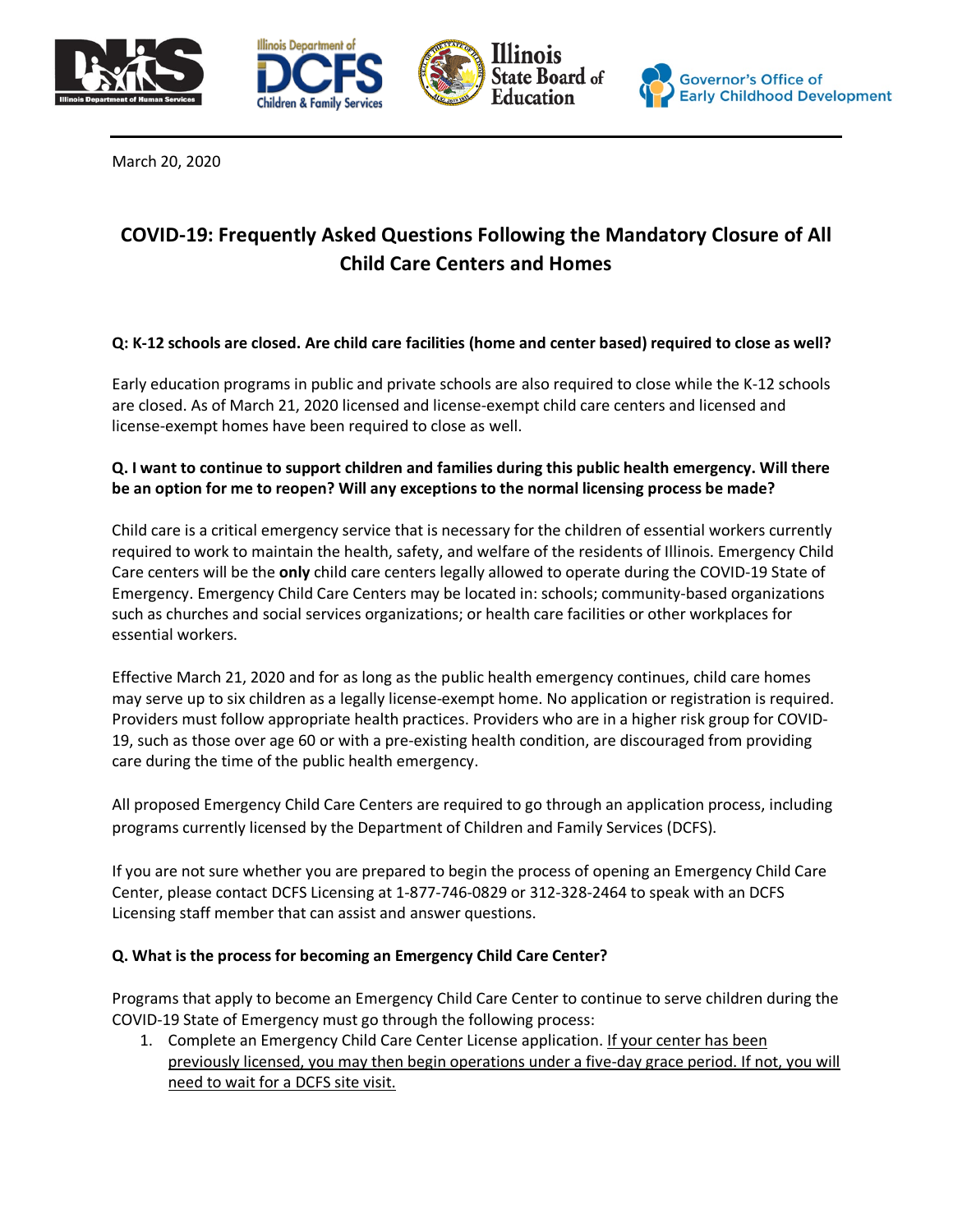- a. Application for an Emergency Child Care License is available at: [https://www2.illinois.gov/sites/OECD/Documents/CFS%20597%20Application%20for%2](https://www2.illinois.gov/sites/OECD/Documents/CFS%20597%20Application%20for%20Child%20Care%20Facility%20License.doc) [0Child%20Care%20Facility%20License.doc](https://www2.illinois.gov/sites/OECD/Documents/CFS%20597%20Application%20for%20Child%20Care%20Facility%20License.doc)
- b. The DCFS Authorization for Backgroud Check for Child Care is available at: [https://www2.illinois.gov/sites/OECD/Documents/CFS%20718-](https://www2.illinois.gov/sites/OECD/Documents/CFS%20718-B%20Authorization%20for%20Background%20Check%20for%20Child%20Care.docx) [B%20Authorization%20for%20Background%20Check%20for%20Child%20Care.docx](https://www2.illinois.gov/sites/OECD/Documents/CFS%20718-B%20Authorization%20for%20Background%20Check%20for%20Child%20Care.docx)
- c. A Quick Reference of Rules for Emergency Child Care Centers can be found: [https://www2.illinois.gov/sites/OECD/Documents/Quick%20Reference%20of%20Rules](https://www2.illinois.gov/sites/OECD/Documents/Quick%20Reference%20of%20Rules%20for%20Emergency%20Child%20Care%20Centers.pdf) [%20for%20Emergency%20Child%20Care%20Centers.pdf](https://www2.illinois.gov/sites/OECD/Documents/Quick%20Reference%20of%20Rules%20for%20Emergency%20Child%20Care%20Centers.pdf)
- d. A list of Essential Workers as defined in the [COVID-19 Executive Order No. 8.](https://www2.illinois.gov/sites/OECD/Documents/Gov.%20Pritzker%20Stay%20at%20Home%20Order.pdf) can be found at: [https://www2.illinois.gov/sites/OECD/Documents/Definition%20of%20Essential%20Wo](https://www2.illinois.gov/sites/OECD/Documents/Definition%20of%20Essential%20Workers%20from%20Executive%20Order.pdf) [rkers%20from%20Executive%20Order.pdf](https://www2.illinois.gov/sites/OECD/Documents/Definition%20of%20Essential%20Workers%20from%20Executive%20Order.pdf)
- e. All completed applications can be submitted to DCFS at [Emergency.Daycare@illinois.gov.](mailto:Emergency.Daycare@illinois.gov)
- 2. Alert the Illinois Network of Child Care Resource & Referral Agencies (INCCRRA) that you will begin operations (phone number and website forthcoming).
- 3. If you are a program serving primarily low-income families and would like to apply for a grant to support operations, connect with one of the following entities:
	- a. For programs who currently have a contract with the City of Chicago's Department of Family and Support Services, contact them.
	- b. For all other programs, contact your local Child Care Resource & Referral Agency.
- 4. Receive contact from DCFS. If you have never operated a licensed or license-exempt child care center at this site before, or if you have operated a licensed or license-exempt child care center at this site and have *not* received a DCFS site visit in the past 12 months, DCFS will conduct a site visit.
- 5. DCFS will recommend a program for approval and will issue an approval letter.
- 6. DCFS will conduct a follow-up visit.

*More specific IDCFS guidance is under development and will be forthcoming.*

# **Q. How long will it take to become an Emergency Child Care Center and resume operation?**

Upon submission of an Emergency Child Care License application, Emergency Child Care Centers may resume operations for the children of essential workers only under a five-day grace period while awaiting emergency license approval from DCFS.

# **Q. If I apply to become an Emergency Child Care Center, how many children can I serve?**

Emergency Child Care Centers that receive this new emergency license can serve 10 or fewer children in one room and may not move children between rooms; this is to help maximize social distancing. Only children of essential workers are eligible to be served in Emergency Child Care Centers.

# **Q. Will all Illinois families be able to receive ongoing child care, or are there qualifications for families who can receive care at an Emergency Child Care Program?**